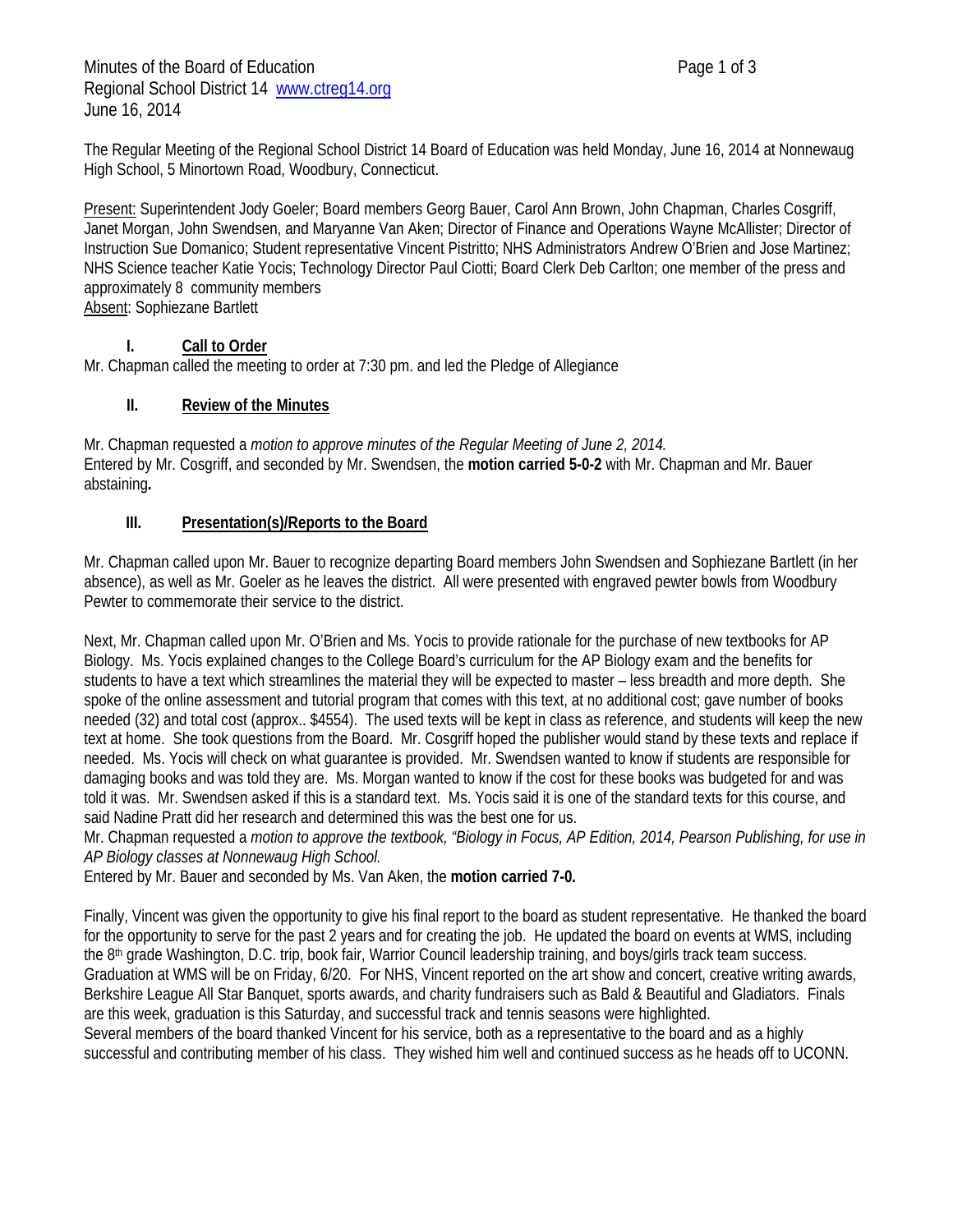#### **IV. Strategic Plan Status and Update**

Ms. Domanico reviewed the summer retreat agenda and highlighted topics to be covered, including the district strategic plan, professional learning map for 2014-15, the recommendations of the DMC, coordination of school events on the district calendar, district data warehouse, comprehensive district assessment plan, and powerschool upgrade and potential new features.

# **V. Privilege of the Floor**

Art McNally, Woodbury, has sent several emails to the board which have not been answered. He wondered if anyone has investigated to see if problems exist in the new science textbook and was sorry the board didn't go into more detail about what is in the new text. He supplied a copy of an email that he asked be included in the meeting minutes. It is attached.

Andrew Lampart, Woodbury, read from a prepared statement (attached) regarding websites blocked and not blocked by the firewall. He asked the board to review the internet policy.

Mr. Chapman will investigate the filter used in the schools; the Board of Education supports fair and balanced coverage and will look to see if bias exists. He asked Mr. Ciotti if he had anything to add. He noted that websites with an "ad" appended to them will always be blocked; it is more efficient to go directly to the site using the address bar.

# **VI. Facilities, Finance and Operations Update**

Ms. Morgan noted her FET committee met last week and, among other business, heard of repairs needed to the NHS boilers for drum replacement which will cost about \$100,000.

Mr. Bauer's Finance committee also met and, among other business, reviewed a year's worth of budget transfers. The estimated end of year balance is \$84,900. Mr. McAllister noted that, going forward, transfer requests will be reviewed prior to approval, not after.

Mr. Chapman reported that our attorney has filed a motion for summary judgment to try to extinguish what remains of the Arras, Miller, Miller, Murphy and Suslavich lawsuit in Waterbury Court. We await the response.

Mr. Cosgriff reported that negotiations with cafeteria workers has begun.

Ms. Brown spoke about good press for R14 in the papers. She asked about the wellness policy and had been told it is not on the website (find it under board policies, #6143. What is not on the website is the wellness brochure developed by the committee. This is not yet posted because it contains a list of board approved foods which have not yet been board approved). Ms. Brown commented on additional NEAT TV programming, felt we need more from the elementary schools, and thanked Alice Jones for providing photos of the Warrior Council honored at the last meeting. Her committee will work on a brochure for realtors, and wants to revive use of the NHS sign at Rt. 6 and Middle Road Turnpike.

### **VII. Safety Update**

Ms. Van Aken noted her committee will meet on Friday at noon.

### **VIII. Other Business**

### a. Capital Reserve

Ms. Van Aken entered *a motion to transfer uncommitted budget funds at the end of the 2013-14 school year from the general fund approved budget to the capital reserve fund, not to exceed 1.00%.* Seconded by Mr. Bauer, the **motion carried 7-0.**

b. Healthy Food Certification tabled